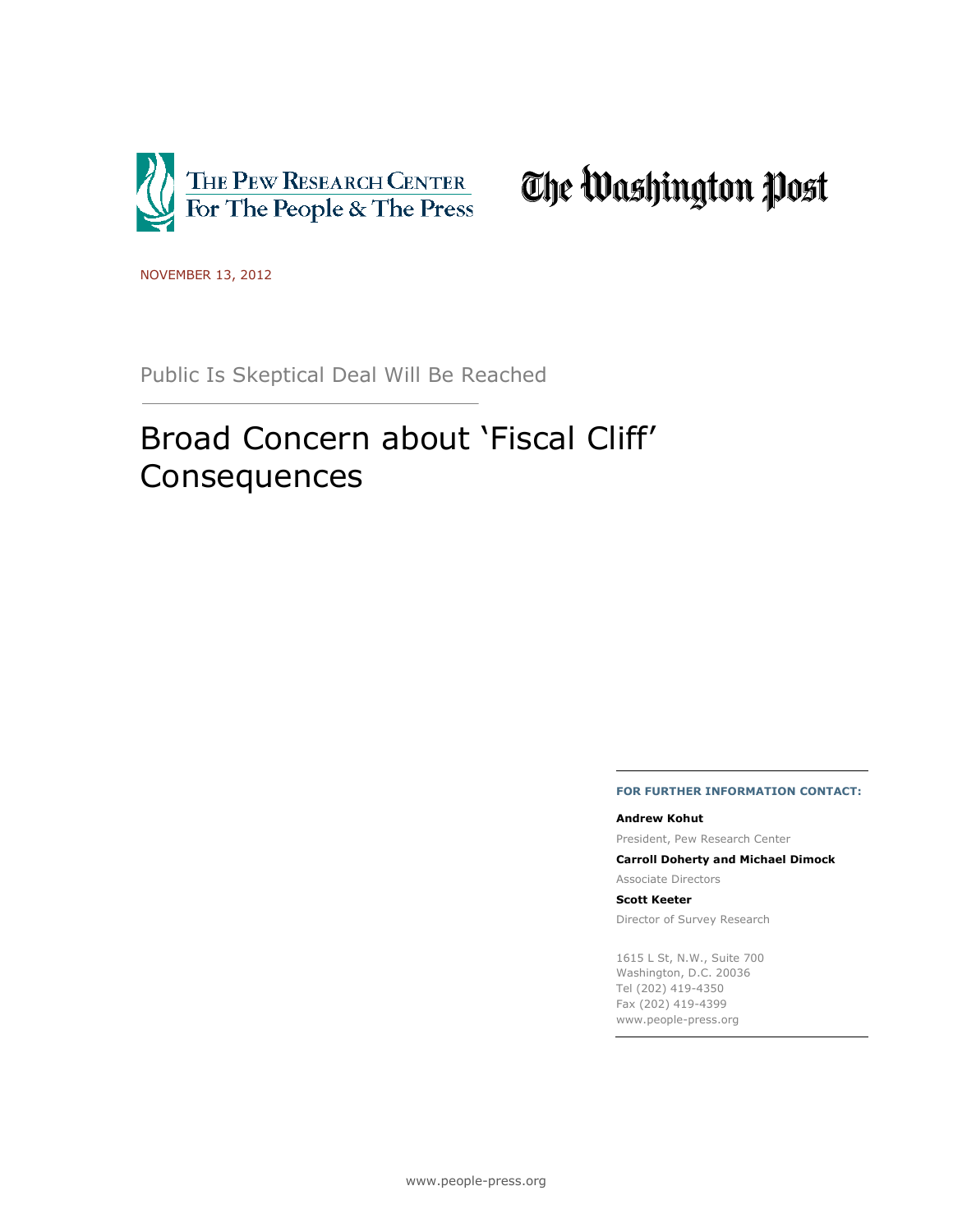# Public Is Skeptical Deal Will Be Reached Broad Concern about 'Fiscal Cliff' Consequences

As the president and congressional leaders begin negotiations to avoid the "fiscal cliff" deadline at the end of the year, there is widespread public concern about the possible financial consequences. More say the automatic spending cuts and tax increases scheduled to take effect in January would have a major effect on the U.S. economy than on their own finances. But nearly identical majorities say the effect of the changes would be mostly negative for the economy (62%) and their personal financial situation (60%).

The public is skeptical that President Obama and congressional Republicans will reach an agreement by the end of the year to avoid the fiscal cliff. About half (51%) say the two sides will not reach an agreement, while just 38% say they will. If no deal is reached, more say that congressional Republicans would be more to blame than President Obama (53% vs. 29%).

The latest national survey by the Pew Research Center for the People & the Press and The Washington Post, conducted Nov. 8-11, 2012, among 1,000 adults finds sharp partisan divisions over prospects for a deal to avoid the fiscal measures from automatically taking effect.

Republicans are particularly skeptical: By a 66%-25% margin more think an agreement will not be reached. By comparison, Democrats are about as likely to expect a deal to be made

### **Fiscal Cliff Seen as Threat to Both National and Personal Finances**

| Fffect of automatic tax<br>increases and spending | The U.S.<br>economy | Your own<br>financial<br>situation |
|---------------------------------------------------|---------------------|------------------------------------|
| cuts on                                           | $\frac{0}{0}$       | %                                  |
| Major effect                                      | 68                  | 44                                 |
| Minor effect                                      | 21                  | 38                                 |
| No effect                                         | $\mathcal{P}$       | 9                                  |
| Don't know                                        | 10                  | 9                                  |
|                                                   | 100                 | 100                                |
| Effect will be                                    |                     |                                    |
| Mostly negative                                   | 62                  | 60                                 |
| Mostly positive                                   | 20                  | 17                                 |
| No effect/DK                                      | 18                  | 24                                 |
|                                                   | 100                 | 100                                |

PEW RESEARCH CENTER/WASHINGTON POST Nov. 8-11, 2012. Figures may not add to 100% because of rounding.

#### **Public Skeptical about Agreement; More Would Blame Republicans**

| Will President Obama<br>and Reps in Congress | Total         | Rep            | Dem    | Ind  |
|----------------------------------------------|---------------|----------------|--------|------|
| reach agreement?                             | $\%$          | $\%$           | $\%$   | $\%$ |
| Yes                                          | 38            | 25             | 47     | 37   |
| No                                           | 51            | 66             | 40     | 51   |
| Don't know                                   | 11            | $\overline{9}$ | 12     | 11   |
|                                              | 100           | 100            | 100    | 100  |
| More to blame if<br>agreement not<br>reached |               |                |        |      |
| Reps in Congress                             | 53            | 12             | 85     | 53   |
| President Obama                              | 29            | 68             | 7      | 23   |
| Both (vol.)                                  | 10            | 13             | 4      | 12   |
| Neither (vol.)                               | $\mathcal{P}$ | 3              | $\ast$ | 3    |
| Don't know                                   | 7             | 4              | 3      | 10   |
|                                              | 100           | 100            | 100    | 100  |

PEW RESEARCH CENTER/WASHINGTON POST Nov. 8-11, 2012. Figures may not add to 100% because of rounding.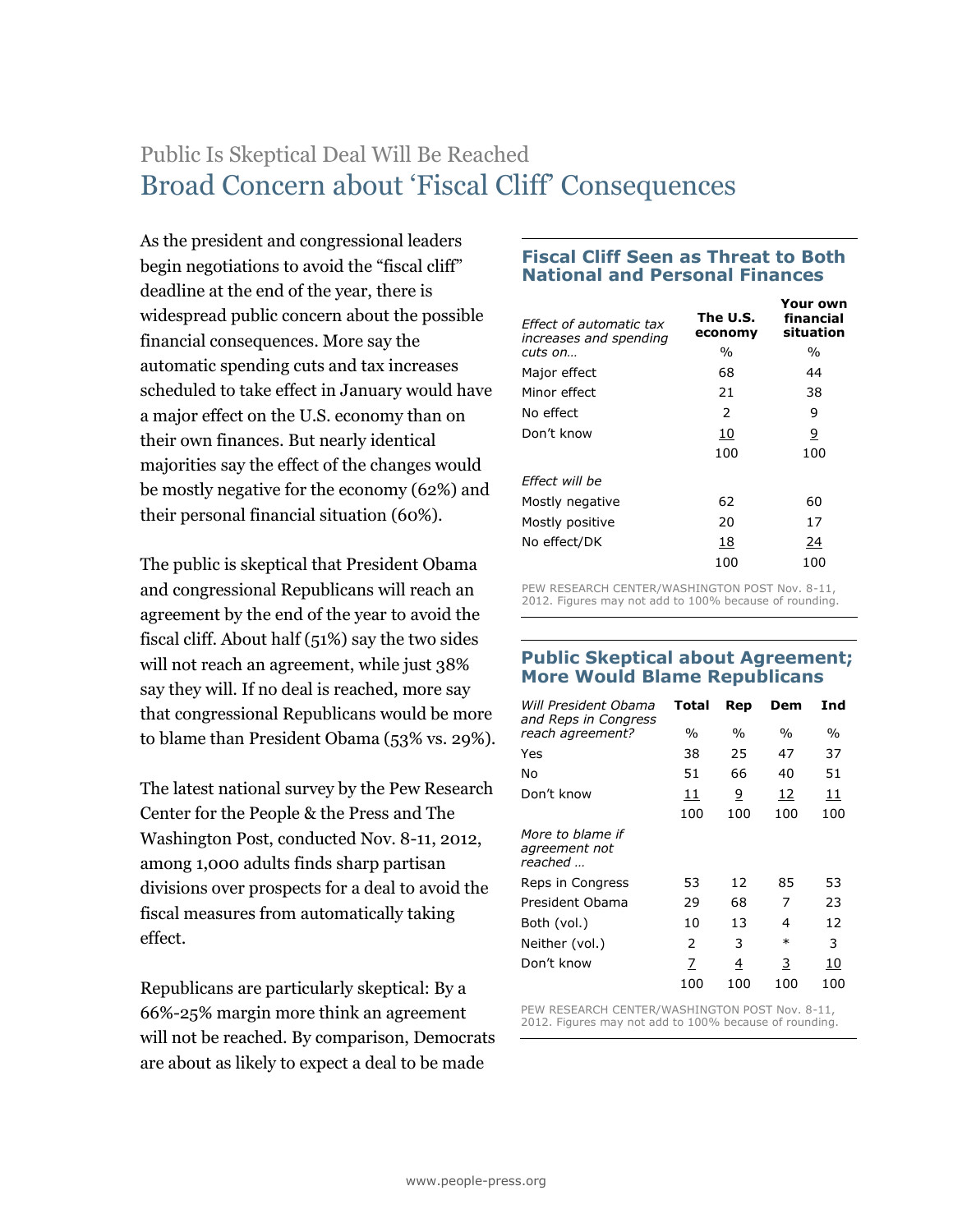(47%), as not (40%). Among independents, 51% do not think President Obama and Republicans and in Congress will come to an agreement, while 37% think this will happen.

If an agreement is not reached, 85% of Democrats and 53% of independents say that Republicans in Congress would be more to blame. About two-thirds of Republicans (68%) say that if an agreement is not reached, President Obama would be more to blame.

# **Impressions of Fiscal Cliff**

While debate over the fiscal cliff is the dominant issue in Washington, many Americans say they do not fully understand the consequences of the tax and spending measures taking effect. Only about quarter (26%) say they understand very well what would

happen if the automatic spending cuts and tax increases were to go into effect in January; 32% say they understand the effect of these changes fairly well. About four-in-ten (42%) say they understand the impact of these measures not too well (23%) or not at all well  $(17\%).$ 

There are only slight partisan differences in percentages saying they understand the consequences of the fiscal cliff: 64% of Republicans and 61% of Democrats say they understand the possible impact of the

### **How Well Do You Understand What Would Happen?**

| Understand impact<br>of spending cuts and | Total         | Rep           | Dem           | Ind           |
|-------------------------------------------|---------------|---------------|---------------|---------------|
| tax increases                             | $\frac{0}{0}$ | $\frac{0}{0}$ | $\frac{0}{0}$ | $\frac{0}{0}$ |
| Very well                                 | 26            | 24            | 30            | 25            |
| Fairly well                               | 32.           | 40            | 31            | 28            |
| Not too well                              | 23            | 20            | 27            | 23            |
| Not at all well                           | 17            | 15            | 8             | 24            |
| Don't know/Refused                        | 2             | 2             | 4             | 1             |
|                                           | 100           | 100           | 100           | 100           |
|                                           |               |               |               |               |

PEW RESEARCH CENTER/WASHINGTON POST Nov. 8-11, 2012. Figures may not add to 100% because of rounding.

spending and tax changes. That compares with 53% of independents.

Those who say they understand the potential impact of the automatic spending cuts and tax increases either very or fairly well are more likely to say there will be a major impact on the U.S. economy (75%) and their own personal finances (48%) than are those who understand the issue not too well or not at all well (58% major impact on economy, 38% major impact on personal finances).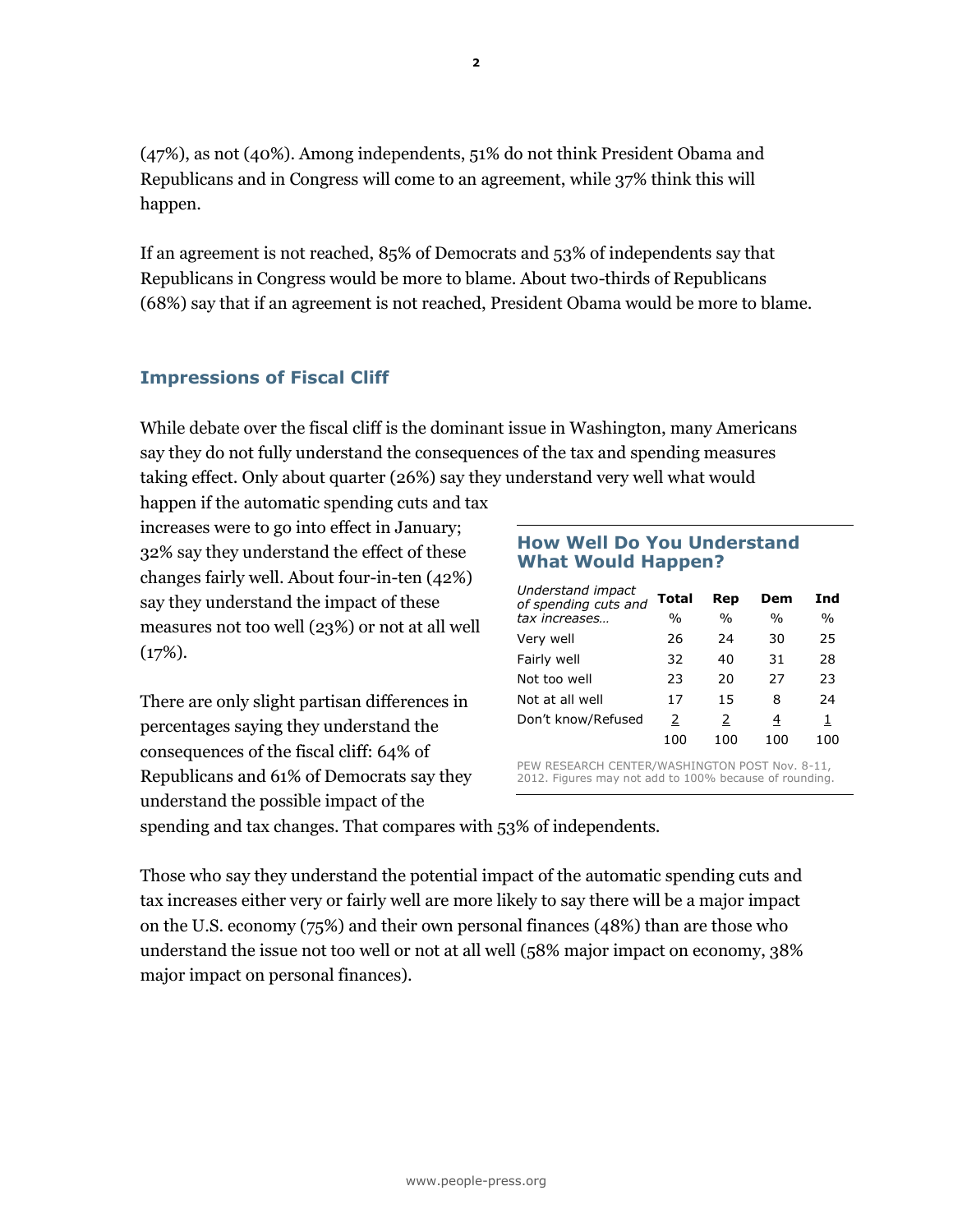The election is the public's top news story this week: Fully 60% say they followed news about the presidential election very

closely. That is the same as the percentage tracking election news during the week that Obama was elected president four years ago (60%).

Nearly half (46%) followed news about the impact of Hurricane Sandy very closely, down slightly from 53% a week prior.

#### 38 41 46 60 Fiscal cliff U.S. economy Hurricane Sandy 2012 election **Election Tops News Interest** *% following very closely*

PEW RESEARCH CENTER Nov. 8-11, 2012.

Interest in news about the fiscal cliff nearly equals interest in news about the economy. Nearly four-in-ten (38%) followed news about the debate in Washington over the possible spending cuts and tax increases very closely; 41% paid very close attention to economic news. In July, just 23% followed news about the possible tax and spending changes very closely.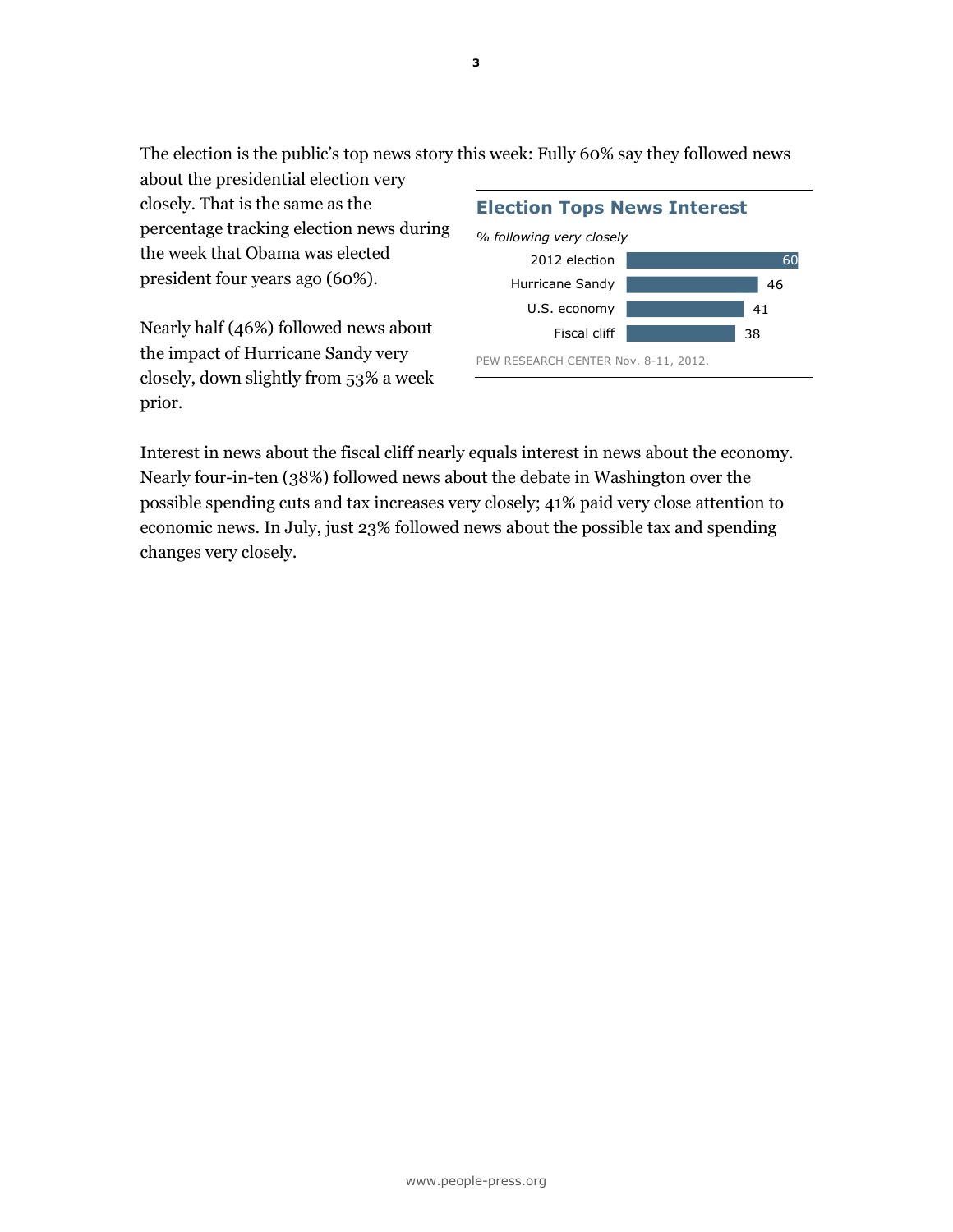## **Partisan Divide in Views of Fiscal Cliff**

Republicans and Democrats take somewhat different views on the effect automatic spending cuts and tax increases would have on the economy and their own personal finances.

Republicans are more likely than Democrats to say there would be a major effect on the economy (78% vs. 64%) as well as on their own personal finances (54% vs. 39%).

In addition, 79% of Republicans say the effect on the economy would be negative and 74% see a negative impact on their own personal finances. By comparison, Democrats express less concern: 50% say the economic effect of automatic spending cuts and tax increases would be mostly negative, and 52% say the same about the effect on their personal finances.

### **Impact of Automatic Tax Increases, Spending Cuts**

| Tax increases and<br>spending cuts will<br>have | <b>Total</b>   | Rep           | Dem            | Ind           |
|-------------------------------------------------|----------------|---------------|----------------|---------------|
| <b>U.S economy</b>                              | $\frac{0}{0}$  | $\frac{0}{0}$ | $\frac{0}{0}$  | $\frac{0}{0}$ |
| Major effect                                    | 68             | 78            | 64             | 64            |
| Minor effect                                    | 21             | 14            | 26             | 21            |
| No effect                                       | $\overline{2}$ | $\mathbf{1}$  | $\overline{2}$ | 3             |
| Don't know                                      | 10             | 7             | 9              | 11            |
|                                                 | 100            | 100           | 100            | 100           |
| Effect will be                                  |                |               |                |               |
| Mostly negative                                 | 62             | 79            | 50             | 62            |
| Mostly positive                                 | 20             | 8             | 31             | 19            |
| No effect/DK                                    | 18             | 13            | 19             | 18            |
|                                                 | 100            | 100           | 100            | 100           |
| <b>Personal financial</b><br>situation          |                |               |                |               |
| Major effect                                    | 44             | 54            | 39             | 40            |
| Minor effect                                    | 38             | 34            | 42             | 39            |
| No effect                                       | 9              | 5             | 10             | 11            |
| Don't know                                      | 9              | 6             | 8              | 10            |
|                                                 | 100            | 100           | 100            | 100           |
| Effect will be                                  |                |               |                |               |
| Mostly negative                                 | 60             | 74            | 52             | 59            |
| Mostly positive                                 | 17             | 8             | 24             | 15            |
| No effect/DK                                    | 24             | 18            | 24             | 25            |
|                                                 | 100            | 100           | 100            | 100           |

PEW RESEARCH CENTER/WASHINGTON POST Nov. 8-11, 2012. Figures may not add to 100% because of rounding.